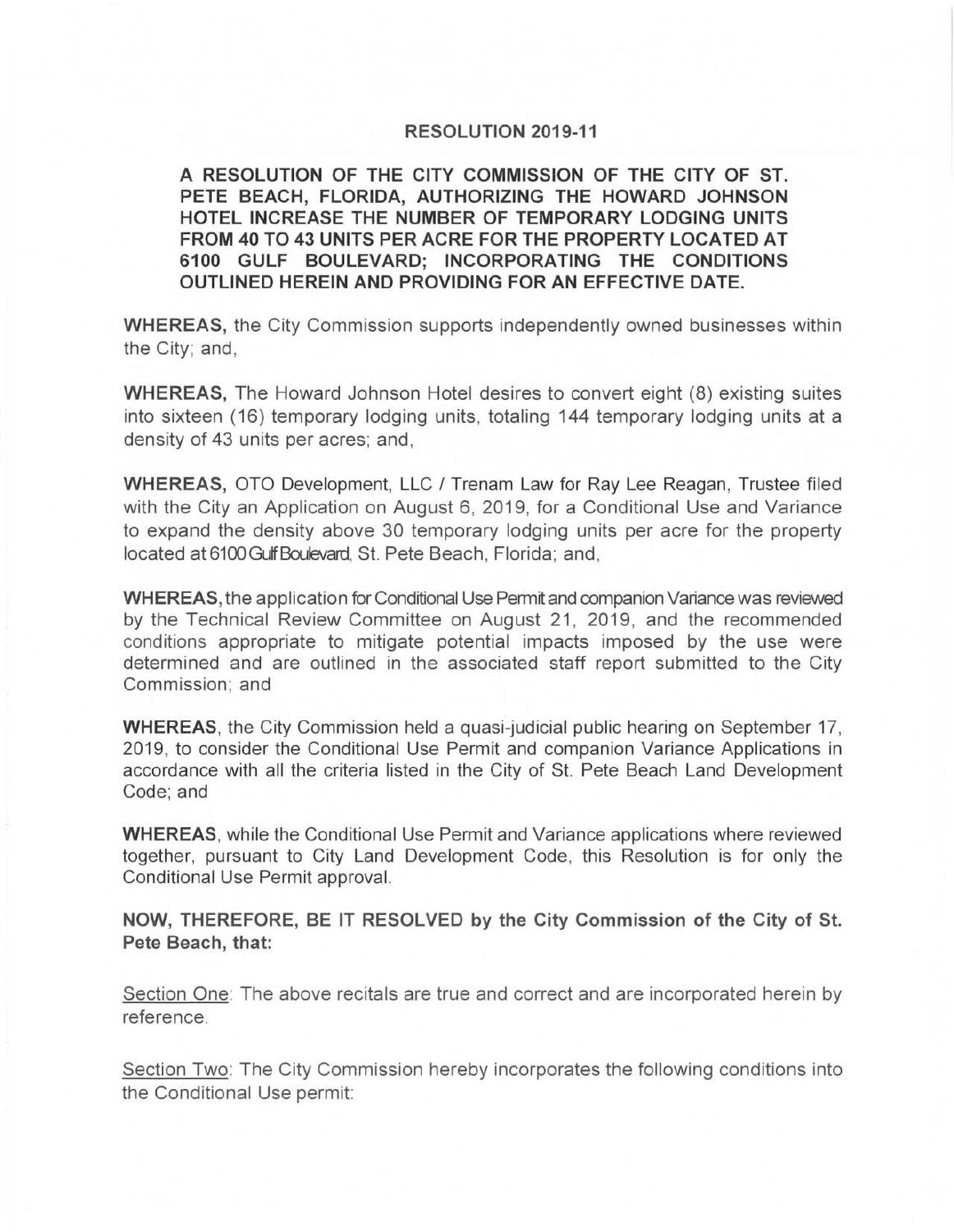- 1. A site plan and landscaping plan shall be submitted to and approved by the Community Development Department prior to the issuance of any building permits.
- 2. The existing sidewalk along the Gulf Blvd, frontage shall be removed and replaced to accommodate a ten-foot sidewalk to allow for safe, unobstructed and efficient pedestrian flow. The portion of the ten-foot sidewalk that extends into the subject property shall be provided to the City as a permanent pedestrian access easement. The condition for an expanded sidewalk shall only become effective upon the City entering into an agreement with the Florida Department of Transportation (FOOT) that transfers the easement to the FOOT for the expanded sidewalk. The installation of the sidewalk may be delayed until the completion of City utility undergrounding along this Gulf Blvd frontage, in which case a cost estimate for the sidewalk expansion and a bond in the amount estimated shall be set aside for the sidewalk expansion .
- 3. At least one trash receptacle and one other design element as approved by the Community Development Department shall be provided within the front landscape zone. The emptying of the trash receptacle and maintenance of these objects shall be the responsibility of the hotel operator.
- 4. A pedestrian pathway linking the expanded sidewalk with the front of the building shall be constructed with a distinctive and visually-interesting paving pattern such as pavers or stamped concrete, and this design shall be approved by the Community Development Department prior to site plan approval.
- 5. Within the front landscape zone or adjacent bump-outs the applicant shall install Buttonwoods or another low-maintenance Florida native evergreen tree selected for canopy spread every 30 feet except where obstructions are present. Where obstructions are present, the tree(s) may be relocated to other internally landscaped areas at the front of the site.
- 6. A business tax receipt shall be required for the 144 lodging units, with the stipulation that the temporary lodging units must be offered, advertised and occupied on a temporary basis for 30 consecutive days or less for temporary lodging guests.
- 7. Landscape buffers shall be planted and maintained on the north and south of the subject property. The north buffer shall extend a total of 105 linear feet from the front property line. The south buffer shall extend a total of 165 linear feet from the front property line. The portion of the south buffer along the seven new parking spaces shall meet the requirements of a five-foot Type A buffer as shown in LDC Sec. 22 .8 regardless of existing width .
- 8. Pervious pavers, shell, or a similar alternative shall be installed along the front landscape zone, between the landscape zone and the wheel-stops, to allow for additional rainfall percolation into the landscape zone.
- 9. A fire hydrant shall be approved in location by the fire marshal and installed on the southern side of the property prior to the issuance of a certificate of occupancy.
- 10. Any violation of these conditions and companion variance shall entitle the City Commission to modify or revoke the Conditional Use and Variance.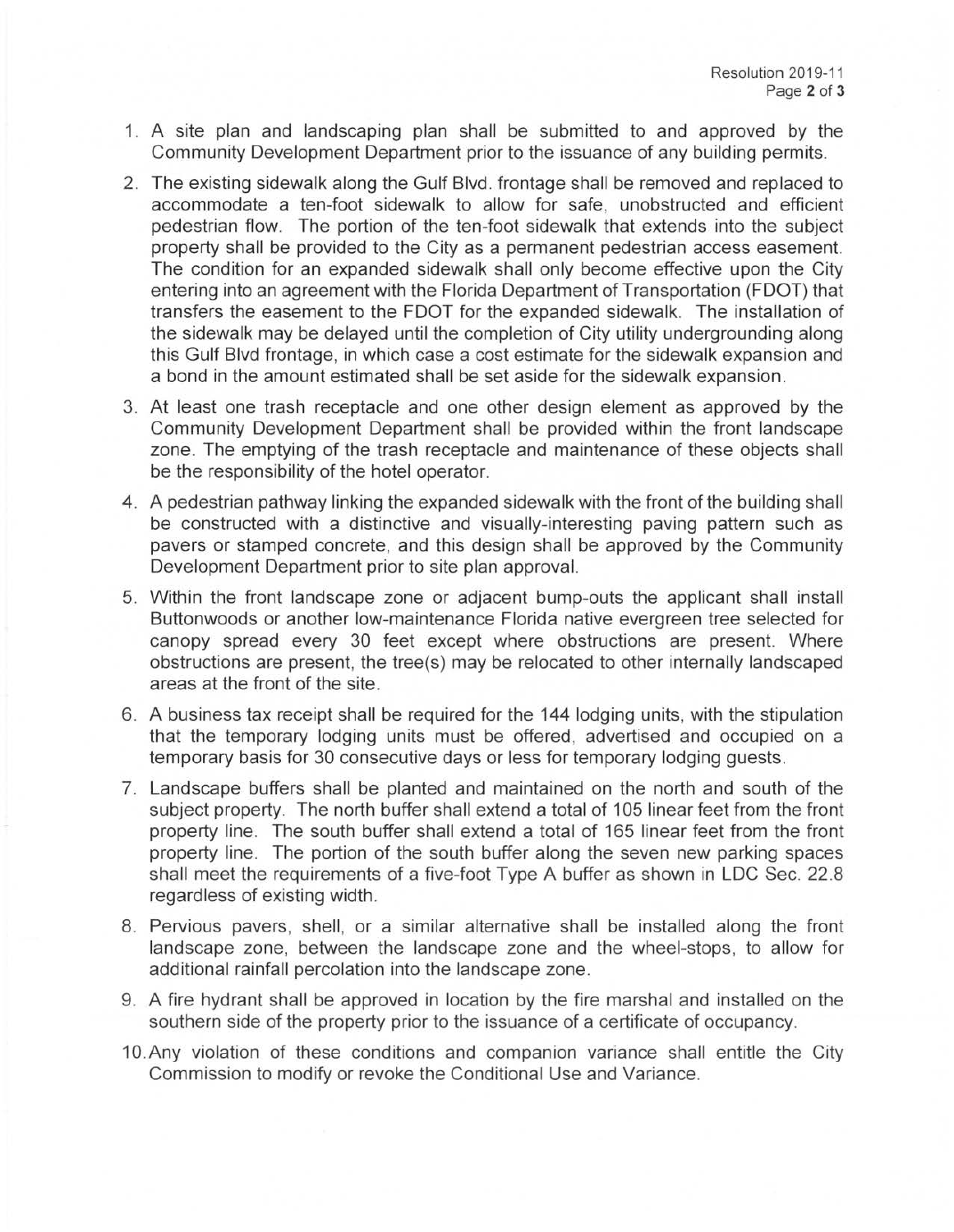Section Three: This resolution will become effective immediately upon adoption.

**Passed this 17th day of September, 2019, by the City Commission of the City of St. Pete Beach, Florida.** 

\* \* \* \* \*

Alan Johnson Mayor

ATTEST:

Lesear Abry. Rebecca C. Haynes, City Clerk

APPROVED AS TO LEGAL FORM AND CORRECTNESS:

l Andrew Dickman, City Attorney